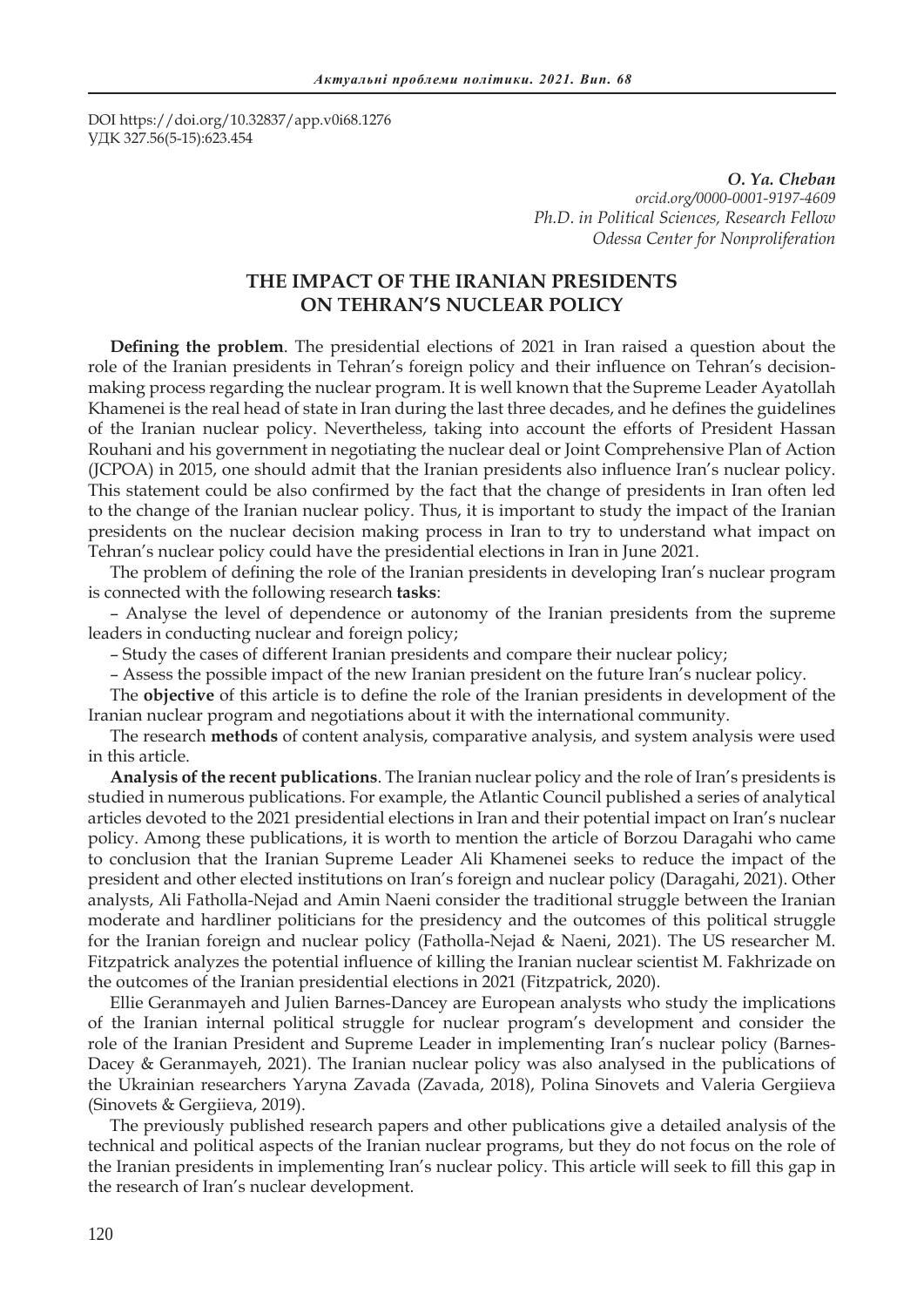**The main part of the article.** The first two Iranian presidents, Abolhaqssan Bani Sadr (1980–1981) and Mohammad Ali Rajai (1981), ruled during a very short period and did not play an important role in conducting the Iranian foreign policy (Milani, 1993, p. 83). The third president, Ali Khamenei (1981 – 1989), who now is the Iranian Supreme Leader, also did not have a lot of power and influence on the Iranian foreign and nuclear policy during his presidency (Iran: How Ayatollah Khamenei, 2020). The then Supreme Leader Ayatollah Rukholla Khomeini decided to temporarily suspend the Iranian nuclear program in 1979 and then to resume it in the mid-1980s (Azodi, 2021), and it seems that President Khamenei did not influence those decisions.

After Khomeini's death in 1989, the role of the Iranian presidents in conducting foreign policy slightly increased. The fourth Iranian president, Akbar Hashemi Rafsanjani (1989–1997), contributed to improving Iran's relations with China, Russia, Latin American countries, and European countries. During 1990s, the Iranian nuclear program had mostly clandestine character, and Rafsanjani's role in its development is not very clear. However, this president's efforts to improve relations with other countries helped Iran to obtain the nuclear technologies from China, Russia, and Argentina (Koch & Wolf, 1997, p. 130). For example, in 1995, Russia agreed to build the Busher nuclear power plant and was even discussing building a uranium enrichment plant in Iran. However, under the US pressure, Russia refused from delivering sensitive enrichment technologies to Iran and focused on building Busher nuclear power reactor only (Parrish & Wehling, 1998).

The next president, Mohammed Khatami (1997 – 2005), was the most liberal among the Iranian presidents and sought to improve Iran's relations with the West. Mohammed Khatami authored a book "The Dialogue Among Civilizations", in which he criticized Sam Huntington's famous ideas about the inevitable conflict between Islamic and Christian civilizations and stated that the dialogue between different cultures and civilizations is possible (Petito, 2004, p. 27).

Under Khatami's presidency, the Iranian nuclear program became an issue of the serious international concern, because in 2002, the Iranian opposition provided the data that confirmed that Iran had a secret nuclear weapons program (U.S.: Iran, 2002). However, President Khatami tried to reduce these concerns and agreed to negotiate with the western countries on the nuclear matters. In 2003–2004 Iran made important concessions in the nuclear field: suspended uranium enrichment and signed the Additional Protocol to the Safeguards Agreement with the International Atomic Energy Agency (Iran Signs Additional Protocol, 2003), which made the Iranian nuclear program much more transparent and controlled. According to the later assessments, in 2003, Iran also stopped its work on the nuclear weapons design (U.S. Report, 2007). In 2004, Iran signed an agreement with E3 (France, Germany, and United Kingdom), which limited its nuclear program (Communication, 2004). President Khatami and his government also tried to improve relations with the United States and sent the corresponding signals to Washington through the swiss diplomats (Kessler, 2013). However, the George W. Bush administration continued to include Iran to the so called "axis of evil" (Heradstveit & Bonham, 2007, c. 421). The United States refused to join to the nuclear deal with Iran in early 2000s because until 2006, Washington did not want to recognize Tehran's right even for a limited uranium enrichment (Rodgers, 2015).

President Khatami's efforts to improve Iran's relations with the West were criticized by the Iranian hardliner politicians who pointed out that the United States continued to sanction Iran despite Tehran's concessions in the nuclear field. The hardliners also stated that Khatami's policy of improving relations with the West did not solve Iran's economic problems (Sahimi, 2011). As a result of a successful hardliner's propaganda, a conservative politician Mahmood Ahmadinejad won the presidential elections in 2005.

The change of presidents in Iran was followed by the change of its foreign and nuclear policy. In 2006, Ahmadinejad's government refused from Khatsami's nuclear concessions, and Iran stopped to fulfill the Additional Protocol (Iran Orders End to Un Inspections, 2006) and resumed uranium enrichment (Iran Resumes Uranium Enrichment, 2006). The international community started to worry again about Iran's secret nuclear weapons program, and in 2006, the Iran's nuclear issue was discussed by the United Nations Security Council (UN SC) for the first time. Between 2006 and 2010, the UN Security Council issued several resolutions that condemned Iran's nuclear and missile programs. The 2010 UN SC resolution imposed economic sanctions on Iran (Resolution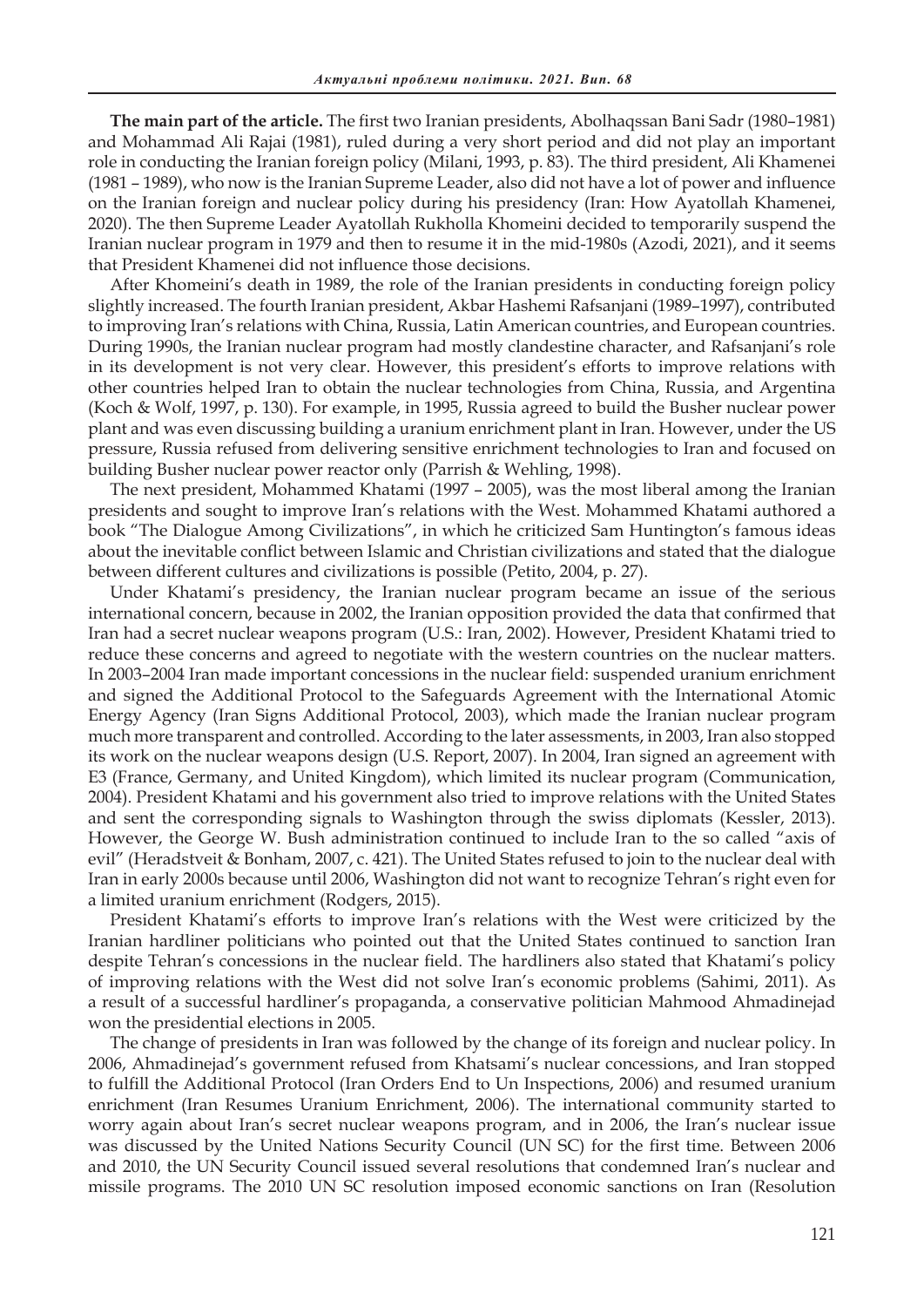1929, 2010), and by the 2012, the United States and the European Union imposed even more strict sanctions against Tehran (U.N. – EU Sanctions, 2019). Such intensive international pressure was done on Iran due to highly provocative nuclear and foreign policy of the Iranian President Mahmud Ahmadinejad, who continued to develop the uranium enrichment program and missile tests and refused from any concessions in this field.

Thus, between 1997 and 2013, the Iranian government was headed by two presidents who conducted completely different nuclear and foreign policy, although both of them had to fulfill the orders of the same Supreme Leader – Ayatollah Ali Khamenei, who has been ruling Iran since 1989.

The cases of Ahmadinejad's and Khatami's different nuclear policies raise a question of the scale of autonomy of the Iranian presidents from the Supreme Leader. On the one hand, one could suppose that the cases of presidents Khatami and Ahmadinejad show that the Iranian president can influence Iran's nuclear and foreign policy. On the other hand, Khamenei's approval of the different policy of these two presidents could be explained by the changing dynamic of the international policy at the beginning of the XXI century. In 2003, shortly after quick collapse of the Saddam Hussein's regime in Iraq and after Libya's refusal from the secret programs of production of weapons of mass destruction, the Iranian leaders could feel that they had to give up the clandestine nuclear activities too in order to avoid the US invasion. For this reason, Ayatollah Khamenei might have approved President Khatami's policy of making nuclear concessions and trying to improve relations with the West.

However, after Ahmadinejad's victory in 2005, it became clear that the United States unlikely would attack Iran because they had enough problems with their military campaigns in Iraq and Afghanistan. Therefore, Ali Khamenei could approve Mahmud Ahmadinejad's efforts to resume the provocative nuclear program despite the international pressure.

A more detailed analysis of Ahmadinejad's and Khatami's policy shows that both presidents had rather limited impact on the Iranian nuclear policy. Until 2002, when the clandestine nuclear program of Iran became known, President Khatami most likely had a very limited influence on the Iranian nuclear program that was conducted by the Iranian Islamic Revolutionary Guard Corps (IRGC) under a supervision of the Supreme Leader and without a direct involvement of the president and other government officials (Tabatabai, 2015). President Khatami likely started to be involved into the nuclear policy of Iran when it seemed to be necessary to reduce the international tension around the Iranian nuclear program by negotiating with the West and making some nuclear concessions.

Ahmadinejad's nuclear policy presents another case of limitations of the presidential power in Iran. Mahmud Ahmadinejad tried to overcome these limitations and even initiated an almost open conflict with the Supreme Leader during his second presidential term in 2009–2013. For example, Mahmud Ahmadinejad tried to use his constitutional right to appoint the Intelligence Minister and ignore the usual practice that this minister is always appointed by the Supreme Leader. However, Ahmadinejad's attempt to dismiss Heydar Moslehi, the Intelligence Minister appointed by Khamenei, was not successful in 2011 (Esfandiary & Rahimkhani, 2011). It seems that President Ahmadinejad tried to use the active development of the nuclear program to gain support of the IRGC in his conflict with Ayatollah Khamenei because IRGC generally advocates more provocative nuclear policy despite the international pressure (IRGC, 1998), and some most radical representatives of the IRGC even support the idea of obtaining nuclear weapons by Iran (Rubin, 2021). Nevertheless, Mahmud Ahmadinejad lost his struggle with Ali Khamenei and failed to extend the presidential power. As a result, Ahmadinejad's supporters were not allowed to take part in the presidential elections in 2013 (Cameron, 2013), which Ahmadinejad himself had to skip because he did two consecutive presidential terms. During next presidential elections in 2017 (Iran Election, 2017) and 2021 (Seven Candidates, 2021), when M. Ahmadinejad could apply to be a candidate again, he was not qualified to participate in these elections by the Guardian Council, which decides who is eligible to run for the Iranian presidency.

A similar ban to participate in the next presidential elections also experienced other former Iranian presidents. For example, in 2013, Akbar Hashemi Rafsanjani applied to participate in his third presidential elections but was refused by the Guardian Council. Another former President Mohammed Khatami is not even mentioned by the state media since 2009, because he supported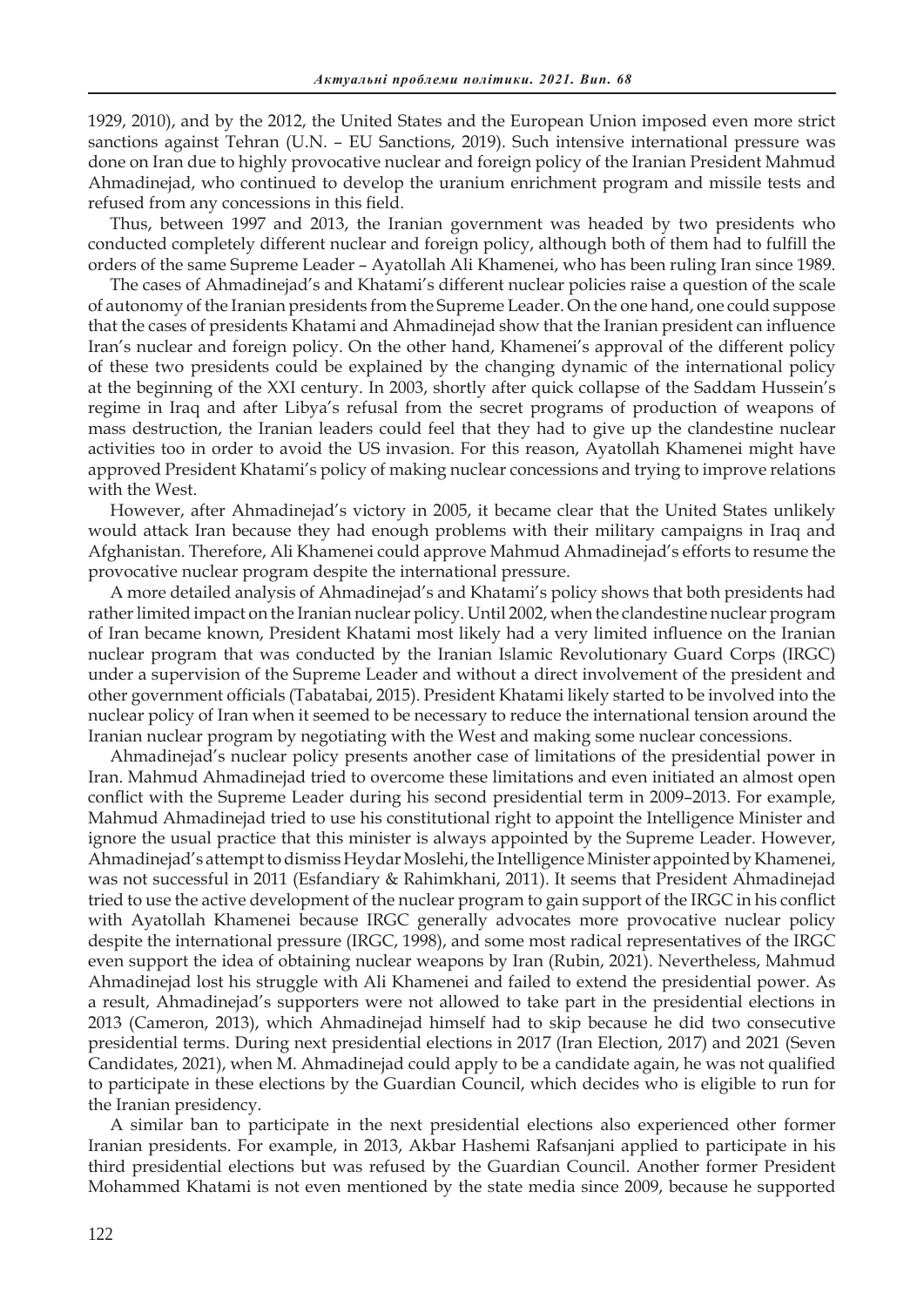the so-called Green Movement of mass protests against doubtful victory of Mahmud Ahmadinejad during the presidential elections in 2009. It remains to be seen what expects President Hassan Rouhani who is also criticized for his mostly failed attempts to establish better relations with the West. Among all the previous presidents, only Ali Khamenei had successful career after his presidency because he became a Supreme Leader. Other Iranian presidents were far less lucky. The first Iranian president had to escape from the country and live in exile, the second was killed, the fourth, fifth, and sixths presidents were sidelined from the ruling elite after their presidency. This trend proves that the Iranian presidents do not have a real power in Iran, including in conducting foreign and nuclear policy (Milani, 2021). It seems that the Iranian presidents' role was limited by proclaiming the Iran's position regarding the nuclear program on the international arena, and the presidents did not actively participate in the nuclear decision making process.

It seems that the main role of President Hassan Rouhani who was elected in 2013, was also limited to negotiating about the Iranian nuclear program, but the decision to conduct these negotiations was done by Ayatollah Khamenei, not by the president. The increased international pressure could make Ayatollah Khamenei to reconsider the provocative nuclear policy, which was approved by him during M. Ahmadinejad's presidency. By 2013, Iran suffered from strict economic sanctions and severe economic crisis (Vaez, 2013), and perhaps this forced the Supreme Leader to approve the efforts of President Hassan Rouhani and his government to achieve a nuclear deal or Joint Comprehensive Plan of Action (JCPOA), which was concluded in 2015.

President Donald Trump's decision to withdraw the United States from the JCPOA in 2018 severely weakened the positions of President Rouhani and other moderate and reformist politicians (Geranmayeh, 2020). The Iranian hardliners criticize the reformists' attempts to revive the nuclear deal, and that could complicate Iran's return to the compliance with the JCPOA even despite President Joe Biden's efforts to restore this deal (Toosi, 2021). The hardliners won the parliament elections in 2020 (Motevalli, 2020) and secured their win at the presidential elections in June 2021, after all the influential reformist and moderate candidates were not allowed to participate in those elections (Motamedi, 2021).

It should be noted that the hardliners' win at elections in Iran does not mean their popularity. For example, only 42% of voters participated in the 2020 parliamentary elections that were successful for the Iranian hardliners (Iran Elections, 2020). Shortly before these elections in November 2019, Iran experienced mass protests of people who were disappointed by both reformists and hardliners and demanded to change the political system of the Islamic Republic of Iran (IRI) completely (Iran Protests, 2020). Although these protests were brutally suppressed and hardliners consolidated their power, it looks like the Islamic Republic's elected institutions lose the public support and legality. However, the Iranian leadership could try to follow the experience of other autocratic regimes on the Middle East, which managed to survive during decades despite the lack of public support.

In 2021, Hassan Rouhani has to leave the presidential office after two consecutive presidential terms, and this raises concerns that the next Iranian president would abandon his policy of negotiating about the JCPOA (Nuclear Issue, 2021), which limits the Iranian nuclear program. However, it should be taken into account that the decision to conduct nuclear negotiations in Vienna in April and May 2021 was most likely made by Ayatollah Khamenei, not by President Rouhani. Therefore, the Supreme Leader, and not Rouhani's successor, will also decide whether Iran will limit its nuclear program or abandon JCPOA in the future.

It seems that the 2021 presidential campaign showed that despite all the limitations, the presidents in Iran still exerted some influence on Iran's foreign and nuclear policy, but the Iranian religious leadership decided to further decrease this influence. After the Guardian Council did not allow to participate in the presidential elections to all prominent moderate and reformist candidates, many analysts concluded that the Supreme Leader and his team made everything possible to prevent the win of a liberal candidate (Motevalli, 2020) like it happened in 1997, when reformist Khatami's victory was not desirable for the ruling regime (Moderate Clinches Victory, 1997). Thus, if the previous Iranian presidents had some limited impact on Iran's nuclear policy, we could expect that the next Iranian president would have even less power and would just implement the Supreme Leader's orders related to the foreign and nuclear policy.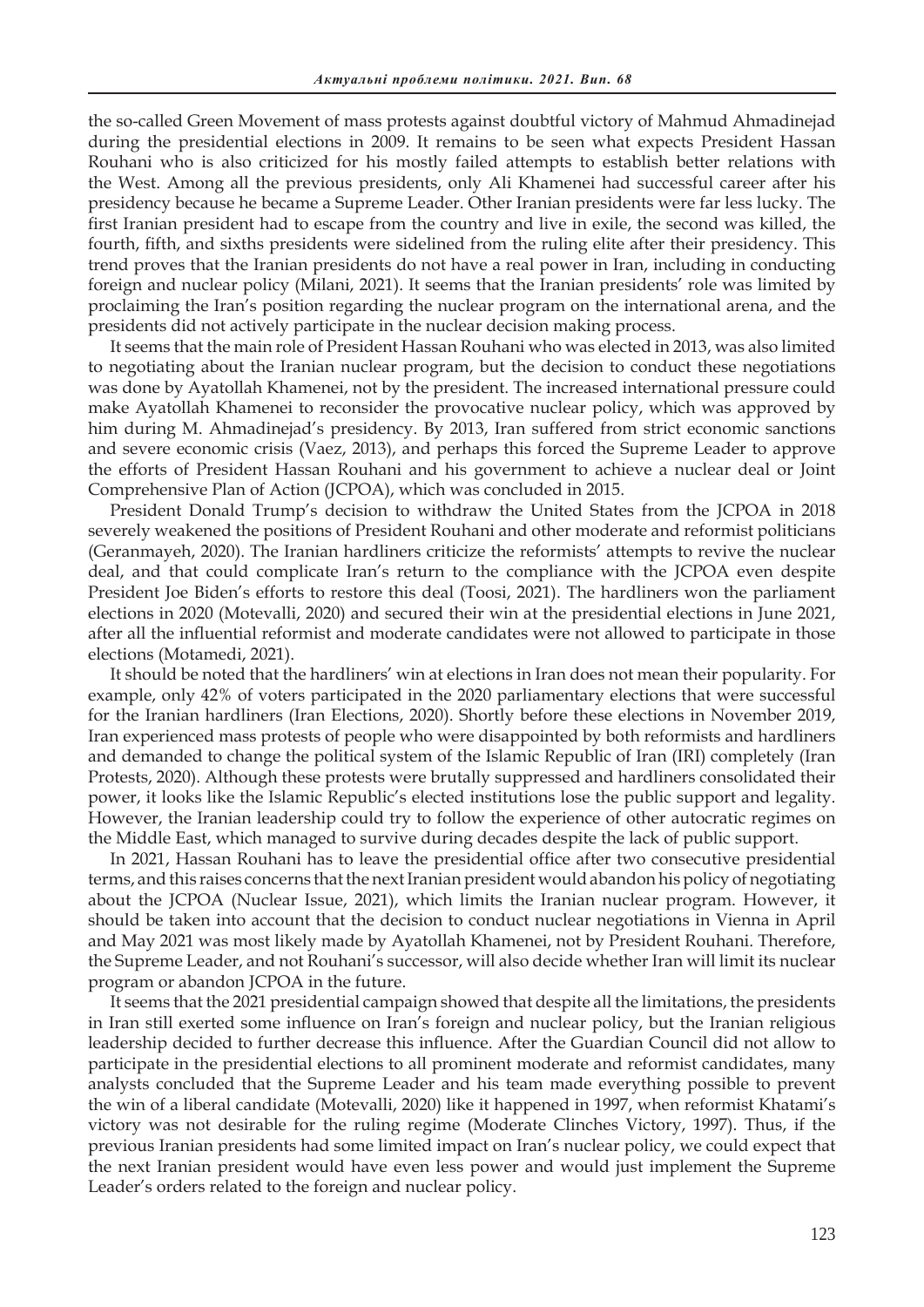**Conclusion.** According to the objective of this article, it can be concluded that the Iranian presidents played a rather limited role in Iran's nuclear and foreign policy, but the 2021 presidential campaign showed that the Iranian religious leadership wants to decrease this role further. The first three presidents that ruled before the death of the first Iranian Supreme Leader Ayatollah Ruholla Khomeini in 1989 (Abolhaqssan Bani Sadr, Mohammad Ali Rajai, and Ali Khamenei) played a symbolic role, and the impact on the foreign and nuclear policy of the next four presidents (Akbar Hashemi Rafsanjani, Mohammed Khatami, Mahmud Ahmadinejad and Hassan Rouhani) slightly increased. Ayatollah Ali Khamenei, who was the Supreme Leader during the presidency of these four presidents, avoided the open conflicts with them, but it seems that all these four presidents had complicated relations with the Supreme Leader, and perhaps for this reason, the prominent moderate and reformist candidates, who are not loyal enough to Ayatollah Khamenei, were not allowed to participate in 2021 presidential elections. Thus, it can be expected that the next Iranian president would have even less impact on Iran's nuclear and foreign policy and would depend more on the Supreme Leader.

The future research papers, related to the topic of this article, could further analyse the evolution of the Iranian presidential institution after 2021 elections and also study the impact of elected authorities in Iran on its nuclear policy.

## *References*

Azodi, S. (2021, February 16) What does the history tell us about Iran's nuclear intentions? *CSIS Next Generation Nuclear Network.* URL: https://nuclearnetwork.csis.org/what-does-the-history-tell-us-about-irans-nuclear-intentions/

Barnes-Dacey, J. & Geranmayeh, E. (2021, February 10) The narrow path to agreement: How Europe should support the Iran nuclear deal. *European Council for Foreign Affairs*. URL: https://ecfr.eu/article/the-narrowpath-to-agreement-how-europe-should-support-the-iran-nuclear-deal/

Cameron, A. (2013, June 3) The Unpopular Populist. Mahmoud Ahmadinejad is ending his presidency an outcast—but that was his destiny from the start. *New Republic.* URL: https://newrepublic.com/article/113355/ iran-elections-2013-how-ahmadinejad-became-outcast

Communication dated 26 November 2004 received from the Permanent Representatives of France, Germany, the Islamic Republic of Iran and the United Kingdom concerning the agreement signed in Paris on 15 November 2004. (2004, November 26) *International Atomic Energy Agency.* Information Circular INFCIRC/637. URL: https://www.iaea.org/sites/default/files/publications/documents/infcircs/2004/infcirc637.pdf

Daragahi, B. (2021, May 28) Khamenei is dropping Iran's democratic façade. *Atlantic Council.* URL: https:// www.atlanticcouncil.org/blogs/iransource/khamenei-is-dropping-irans-democratic-facade/

 Esfandiari, G. & Rahimkhani, K. (2011, June 8) Ahmadinejad Isolated by Battle With Iran's Supreme Leader. *The Atlantic.* URL: https://www.theatlantic.com/international/archive/2011/06/ahmadinejad-isolated-by-battle-with-irans-supreme-leader/240098/

Fatholla-Nejad, A. & Naeni, A. (2021, May 13) Iran's 'reformists' contemplate their post-election future. *Atlantic Council.* URL: https://www.atlanticcouncil.org/blogs/iransource/irans-reformists-contemplate-their-post-election-future/

Fitzpatrick, М. (2020, November 30) Assassinating a scientist to kill the Iran deal. *The International Institute for Strategic Studies*. URL: https://www.iiss.org/blogs/survival-blog/2020/11/assassinating-a-scientist-to-killthe-iran-deal

Geranmayeh, E. (2020) Reviving the Revolutionaries: How Trump's Maximum Pressure Is Shifting Iran's Domestic Politics. *European Council for Foreign Affairs*. URL: https://ecfr.eu/wp-content/uploads/reviving\_the\_ revolutionaries\_how\_trumps\_maximum\_pressure\_is\_shifting\_irans.pdf

Heradstveit, D. & Bonham, G.M. (2007) What the Axis of Evil Metaphor Did to Iran. *Middle East Journal*, *61*(3), 421–440. URL: www.jstor.org/stable/4330418. Accessed 8 June 2021.

Iran election: Ahmadinejad barred from running (2017, April 21) *BBC News.* URL: https://www.bbc.com/ news/world-middle-east-39662470

Iran elections: Record low turnout but hardliners set for win (2020, February 23) *BBC News.* URL: https:// www.bbc.com/news/world-middle-east-51605942

Iran: How Ayatollah Khamenei became its most powerful man (2020, March 9) *BBC News.* URL: https:// www.bbc.com/news/world-middle-east-29115464

Iran orders end to UN inspections (2006, February 5) *Al Jazeera.* URL: https://www.aljazeera.com/ news/2006/2/5/iran-orders-end-to-un-inspections

Iran protests: Who are the opposition in the country? (2020, January 16) *BBC News*. URL: https://www.bbc. co.uk/news/world-middle-east-51093792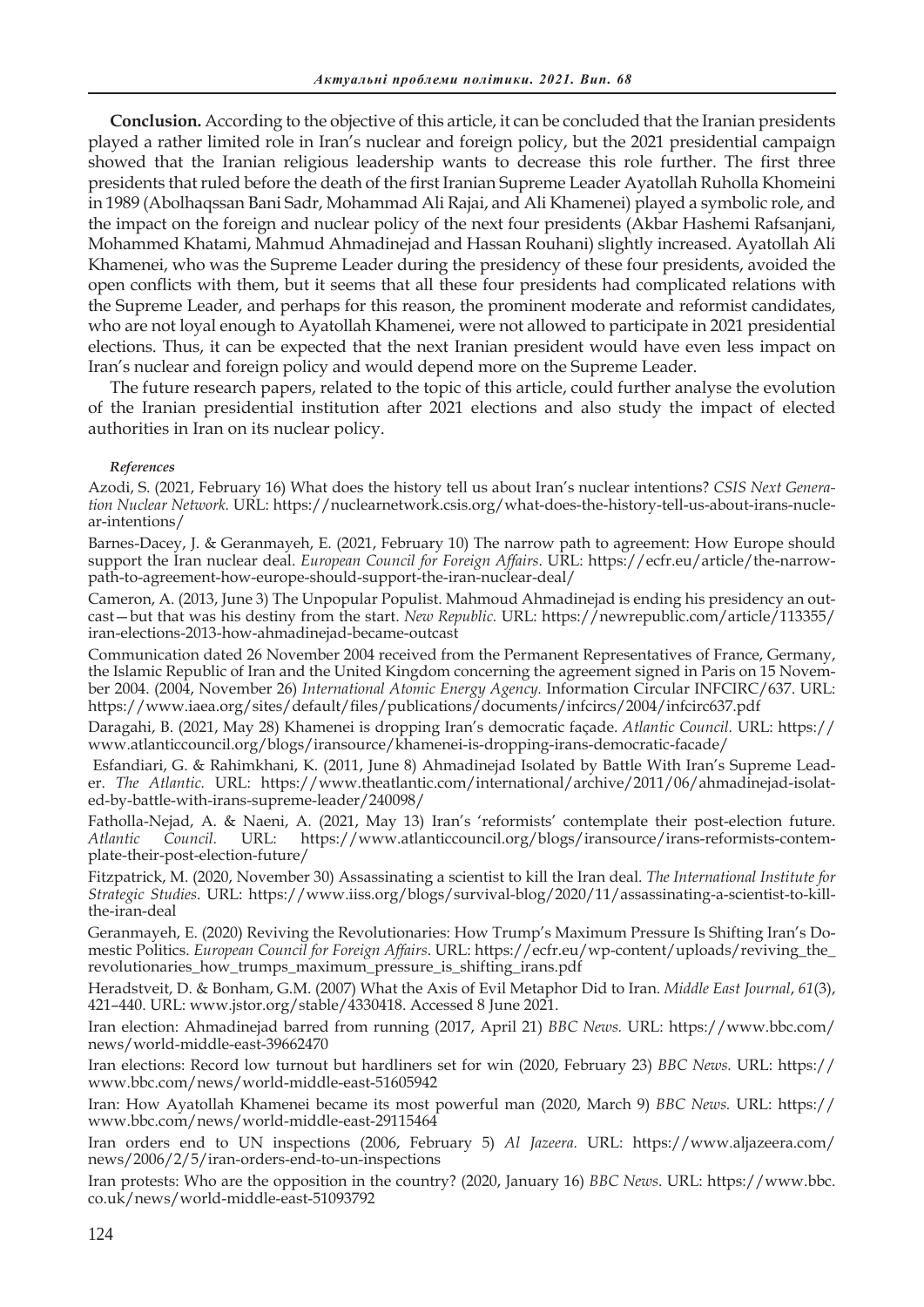Iran resumes uranium enrichment (2006, February 14) *The Guardian.* URL: https://www.theguardian.com/ world/2006/feb/14/iran

Iranian Revolutionary Guard Corps (IRGC) (1998) *Federation of American Scientists*. URL: https://fas.org/ nuke/guide/iran/agency/irgc.htm

Iran Signs Additional Protocol on Nuclear Safeguards (2003, December 18) *International Atomic Energy Agency*. URL: https://www.iaea.org/newscenter/news/iran-signs-additional-protocol-nuclear-safeguards

Kessler, G. Kerry's claim that Iran offered Bush a nuclear deal in 2003 (2013, December 9) *Washington Post.* https://www.washingtonpost.com/news/fact-checker/wp/2013/12/09/kerrys-claim-that-iran-offered-bush-a-nuclear-deal-in-2003/

Koch, A. & Wolf, J. (1997) Iran's Nuclear Procurement Program: How Close to The Bomb? *The Nonproliferation Review*, Fall, 123–135. URL: https://www.nonproliferation.org/wp-content/uploads/npr/koch51.pdf

Milani, M. (1993). The Evolution of the Iranian Presidency: From Bani Sadr to Rafsanjani. *British Journal of Middle Eastern Studies*, *20*(1), 83–97. URL: http://www.jstor.org/stable/196082

Milani, Sh. (2021, May 7) Iran's presidential elections don't matter. Here's why. *Atlantic Council.*  URL: https://www.atlanticcouncil.org/blogs/iransource/irans-presidential-elections-dont-matter-heres-why/

Moderate Clinches Victory in Iran Presidential Elections (1997, May 24). *CNN.* URL: http://edition.cnn.com/ WORLD/9705/24/iran.elex/

Motevalli, G. (2020, February 24) Hardliners' Victory in Iranian Elections Turns Back the Clock on Relations with the West. *Bloomberg*. URL: https://time.com/5789565/iran-elections-hardliners/

Motamedi, M. (2021, May 25) Iran's Guardian Council disqualifies most presidential hopefuls. *Al Jazeera.* https://www.aljazeera.com/news/2021/5/25/irans-guardian-council-disqualifies-most-presidential-candidates

Nuclear issue key as Iran readies for Rouhani replacement (2021, February 25) *France24.* URL: https://www. france24.com/en/live-news/20210225-nuclear-issue-key-as-iran-readies-for-rouhani-replacement

Parrish, S. & Wehling, F. (1998, August 31) Russian-Iranian Nuclear Cooperation – The 1998 Moscow Summit. *James Martin Center for Nonproliferation.* URL: https://nonproliferation.org/russian-iranian-nuclear-cooperation-the-1998-moscow-summit/

Resolution 1929 (2010) Adopted by the Security Council at its 6335th meeting, on 9 June 2010. URL: https:// www.undocs.org/S/RES/1929%20(2010)

Rodgers, J. (2015, April 9) Enriching History: Bush to Obama on Iran's Enrichment. *Arms Control Today.* URL: https://www.armscontrol.org/blog/2015-04-09/enriching-history-bush-obama-irans-enrichment

Petito, F. (2004) Khatami's Dialogue among Civilizations as International Political Theory. *J. Humanities, 11*(3), (11-29) URL: https://iranjournals.nlai.ir/bitstream/handle/123456789/653714/6B7E6646A117A2F1C-7BE08EE209EE99C.pdf?sequence=-1&isAllowed=y

Rubin, M. (2021, January 9) Iran's Revolutionary Guards keep hinting at nuclear weapons ambitions. *American Enterprise Institute.* URL: https://www.aei.org/op-eds/irans-revolutionary-guards-keep-hinting-at-nuclear-weapons-ambitions/

Sahimi, M. (2011, July 19) Mohammad Khatami and His Critics. *Public Broadcasting Service.* URL: https:// www.pbs.org/wgbh/pages/frontline/tehranbureau/2011/07/mohammad-khatami-and-his-critics.html

Seven candidates to run in presidential elections as Iran bars Ahmadinejad, Larijani (2021, May 25). *France24.* URL: https://www.france24.com/en/middle-east/20210525-iran-bars-heavyweights-ahmadinejad-and-larijani-from-presidential-elections

Sinovets, P. & Gergiieva V. (2019) The EU and the Iranian Nuclear Programme: is Venus Weaker than Mars? *UA:* Ukraine Analytica, *4*(18), 14–20.

Tabatabai, A. Where does the Islamic Revolutionary Guard Corps stand on nuclear negotiations? (2015, March 11) *The Bulletin of Atomic Scientist.* URL: https://thebulletin.org/2015/03/where-does-the-islamic-revolutionary-guard-corps-stand-on-nuclear-negotiations/

 Toossi, S. (2021, May 17) How US and Iranian hardliners work toward shared goal of killing the nuclear deal. *Responsible Statecraft.* URL: https://responsiblestatecraft.org/2021/05/17/how-us-and-iranian-hardlinerswork-toward-their-shared-goal-of-killing-the-nuclear-deal/

U.N. – EU Sanctions Tally (2019, January 8). Iran Watch. URL: https://www.iranwatch.org/sanctions

U.S.: Iran working on nuclear weapons (2002, December 13). *CNN.* URL: http://edition.cnn.com/2002/ WORLD/meast/12/13/iran.nuclear/

U.S. report: Iran stopped nuclear weapons work in 2003. (2007, March 12). *CNN.* URL: https://edition.cnn. com/2007/POLITICS/12/03/iran.nuclear/

Vaez, A. (2013, May 6) Iran's Nuclear Program and the Sanctions Siege. *Arms Control Today.*  URL: https://www.armscontrol.org/act/2013-05/iran%E2%80%99s-nuclear-program-sanctions-siege

Zavada, Y. (2018) Place and role of the Islamic Republic of Iran in the region of the Middle East. *Humanitarian Vision*. *1*(4), 1–6.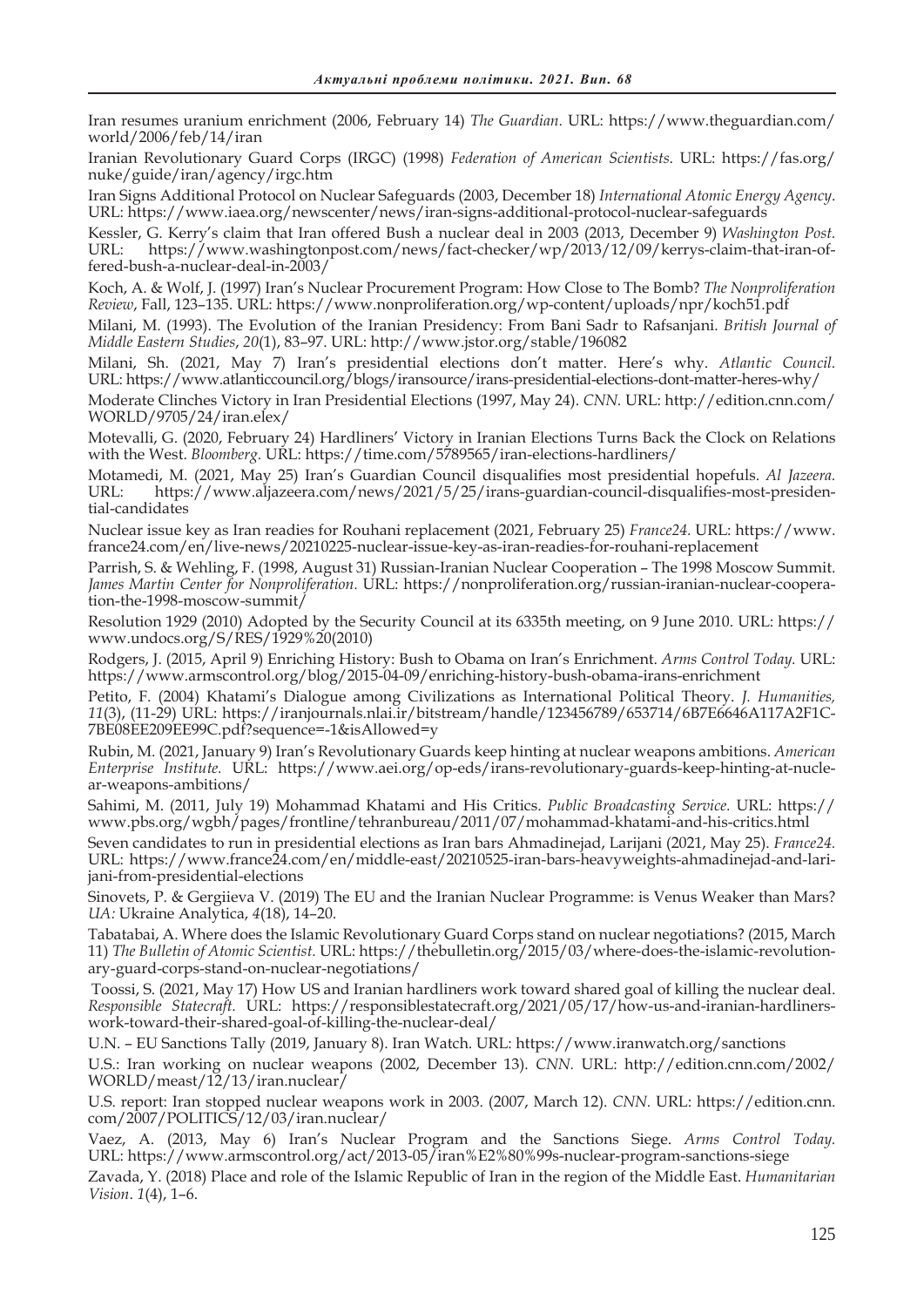## *Bibliography*

Azodi S. What does the history tell us about Iran's nuclear intentions? *CSIS Next Generation Nuclear Network*. 2021. 16 February. URL: https://nuclearnetwork.csis.org/what-does-the-history-tell-us-about-irans-nuclearintentions/ (access date: 16.06.2021).

Barnes-Dacey J., Geranmayeh E. The narrow path to agreement: How Europe should support the Iran nuclear deal. *European Council for Foreign Affairs*. 2021. 10 February. URL: https://ecfr.eu/article/the-narrow-path-toagreement-how-europe-should-support-the-iran-nuclear-deal/ (access date: 16.06.2021).

Cameron A. The Unpopular Populist. Mahmoud Ahmadinejad is ending his presidency an outcast—but that was his destiny from the start. *New Republic.* 2013. 3 June. URL: https://newrepublic.com/article/113355/ iran-elections-2013-how-ahmadinejad-became-outcast (access date: 16.06.2021).

Communication dated 26 November 2004 received from the Permanent Representatives of France, Germany, the Islamic Republic of Iran and the United Kingdom concerning the agreement signed in Paris on 15 November 2004. *International Atomic Energy Agency.* 2004. 26 November. Information Circular INFCIRC/637. URL: https://www.iaea.org/sites/default/files/publications/documents/infcircs/2004/infcirc637.pdf (access date: 16.06.2021).

Daragahi B. Khamenei is dropping Iran's democratic façade. *Atlantic Council.* 2021. 28 May. URL: https:// www.atlanticcouncil.org/blogs/iransource/khamenei-is-dropping-irans-democratic-facade/ (access date: 16.06.2021).

 Esfandiari G., Rahimkhani K. Ahmadinejad Isolated by Battle With Iran's Supreme Leader. *The Atlantic.* 2011. 8 June. URL: https://www.theatlantic.com/international/archive/2011/06/ahmadinejad-isolated-by-battle-with-irans-supreme-leader/240098/ (access date: 16.06.2021).

Fatholla-Nejad A., Naeni, A. Iran's 'reformists' contemplate their post-election future. *Atlantic Council.* 2021. 13 May. URL: https://www.atlanticcouncil.org/blogs/iransource/irans-reformists-contemplate-their-post-election-future/ (access date: 16.06.2021).

Fitzpatrick М. Assassinating a scientist to kill the Iran deal. *The International Institute for Strategic Studies*. 2020. 30 November. URL: https://www.iiss.org/blogs/survival-blog/2020/11/assassinating-a-scientist-to-killthe-iran-deal (access date: 16.06.2021).

Geranmayeh E. Reviving the Revolutionaries: How Trump's Maximum Pressure Is Shifting Iran's Domestic Politics. *European Council for Foreign Affairs*. 2020. URL: https://ecfr.eu/wp-content/uploads/reviving\_the\_ revolutionaries\_how\_trumps\_maximum\_pressure\_is\_shifting\_irans.pdf (access date: 16.06.2021).

Heradstveit D., Bonham G.M. What the Axis of Evil Metaphor Did to Iran. *Middle East Journal*. 2007. Vol. 61, No. 3. P. 421–440. URL: www.jstor.org/stable/4330418 (access date: 16 June 2021).

Iran election: Ahmadinejad barred from running. *BBC News.* 2017. 21 April. URL: https://www.bbc.com/ news/world-middle-east-39662470 (access date: 16.06.2021).

Iran elections: Record low turnout but hardliners set for win. *BBC News.* 2020. 23 February. URL: https://www.bbc.com/news/world-middle-east-51605942 (access date: 16.06.2021).

Iran: How Ayatollah Khamenei became its most powerful man. *BBC News.* 2020. 9 March. URL: https://www.bbc.com/news/world-middle-east-29115464 (access date: 16.06.2021).

Iran orders end to UN inspections. *Al Jazeera.* 2006. 5 February. URL: https://www.aljazeera.com/ news/2006/2/5/iran-orders-end-to-un-inspections (access date: 16.06.2021).

Iran protests: Who are the opposition in the country? *BBC News*. 2020. 16 January. URL: https://www.bbc.co.uk/news/world-middle-east-51093792 (access date: 16.06.2021).

Iran resumes uranium enrichment. *The Guardian.* 2006. 14 February. URL: https://www.theguardian.com/ world/2006/feb/14/iran (access date: 16.06.2021).

Iranian Revolutionary Guard Corps (IRGC). *Federation of American Scientists*. 1998. URL: https://fas.org/ nuke/guide/iran/agency/irgc.htm (access date: 16.06.2021).

Iran Signs Additional Protocol on Nuclear Safeguards. *International Atomic Energy Agency*. 2003. 18 December. URL: https://www.iaea.org/newscenter/news/iran-signs-additional-protocol-nuclear-safeguards (access date: 16.06.2021).

Kessler G. Kerry's claim that Iran offered Bush a nuclear deal in 2003. *Washington Post.* 2013. 9 December. URL: https://www.washingtonpost.com/news/fact-checker/wp/2013/12/09/kerrys-claim-that-iran-offered-bush-a-nuclear-deal-in-2003/ (access date: 16.06.2021).

Koch A., Wolf J. Iran's Nuclear Procurement Program: How Close to The Bomb? *The Nonproliferation Review*. 1997. Fall. P. 123–135. URL: https://www.nonproliferation.org/wp-content/uploads/npr/koch51.pdf (access date: 16.06.2021).

Milani M. The Evolution of the Iranian Presidency: From Bani Sadr to Rafsanjani. *British Journal of Middle Eastern Studies*. 1993. Vol. 20, No. 1. P. 83–97. URL: http://www.jstor.org/stable/196082 (access date: 16.06.2021).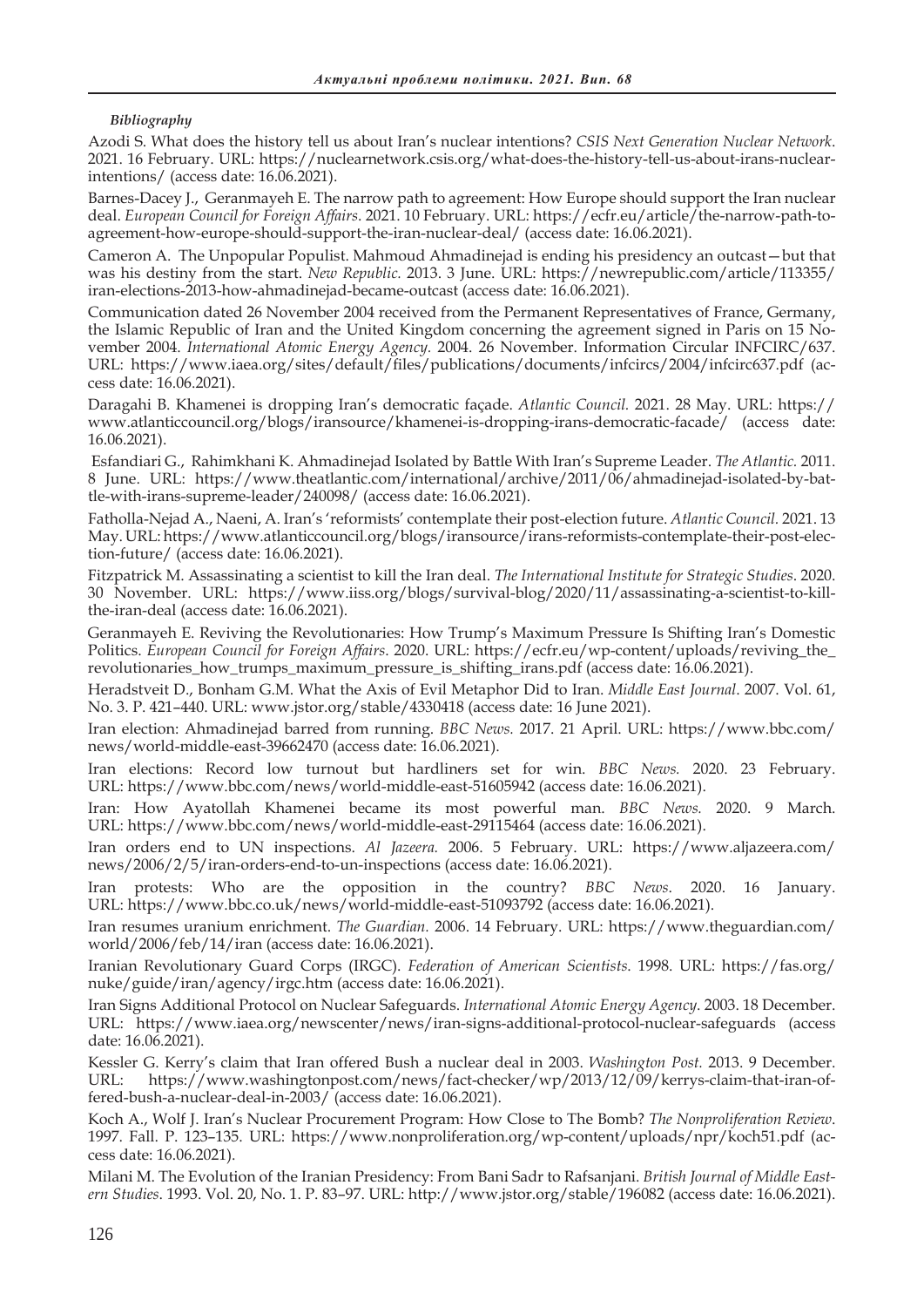Milani Sh. Iran's presidential elections don't matter. Here's why. *Atlantic Council.* 2021. 7 May. URL: https://www.atlanticcouncil.org/blogs/iransource/irans-presidential-elections-dont-matter-heres-why/ (access date: 16.06.2021).

Moderate Clinches Victory in Iran Presidential Elections. *CNN.* 1997. 24 May. URL: http://edition.cnn.com/ WORLD/9705/24/iran.elex/ (access date: 16.06.2021).

Motevalli G. Hardliners' Victory in Iranian Elections Turns Back the Clock on Relations with the West. *Bloomberg.* 2020. 24 February. URL: https://time.com/5789565/iran-elections-hardliners/ (access date: 16.06.2021).

Motamedi, M. Iran's Guardian Council disqualifies most presidential hopefuls. *Al Jazeera.* 2021. 25 May. URL: https://www.aljazeera.com/news/2021/5/25/irans-guardian-council-disqualifies-most-presidential-candidates (access date: 16.06.2021).

Nuclear issue key as Iran readies for Rouhani replacement. *France24.* 2021. 25 February. URL: https://www. france24.com/en/live-news/20210225-nuclear-issue-key-as-iran-readies-for-rouhani-replacement (access date: 16.06.2021).

Parrish S., Wehling F. Russian-Iranian Nuclear Cooperation – The 1998 Moscow Summit. *James Martin Center for Nonproliferation.* 1998. 31 August. URL: https://nonproliferation.org/russian-iranian-nuclear-cooperation-the-1998-moscow-summit/ (access date: 16.06.2021).

Resolution 1929 (2010) Adopted by the Security Council at its 6335th meeting, on 9 June 2010. URL: https:// www.undocs.org/S/RES/1929%20(2010) (access date: 16.06.2021).

Rodgers J. Enriching History: Bush to Obama on Iran's Enrichment. *Arms Control Today.* 2015. 9 April. URL: https://www.armscontrol.org/blog/2015-04-09/enriching-history-bush-obama-irans-enrichment (access date: 16.06.2021).

Petito F. Khatami's Dialogue among Civilizations as International Political Theory. *J. Humanities*. Vol. 11, No. 3. P. 11 – 29. URL: https://iranjournals.nlai.ir/bitstream/handle/123456789/653714/6B7E6646A117A2F1C-7BE08EE209EE99C.pdf?sequence=-1&isAllowed=y (access date: 16.06.2021).

Rubin M. Iran's Revolutionary Guards keep hinting at nuclear weapons ambitions. *American Enterprise Institute.* 2021. 9 January. URL: https://www.aei.org/op-eds/irans-revolutionary-guards-keep-hinting-at-nuclear-weapons-ambitions/ (access date: 16.06.2021).

Sahimi M. Mohammad Khatami and His Critics. *Public Broadcasting Service.* 2011. 19 July. URL: https://www. pbs.org/wgbh/pages/frontline/tehranbureau/2011/07/mohammad-khatami-and-his-critics.html (access date: 16.06.2021).

Seven candidates to run in presidential elections as Iran bars Ahmadinejad, Larijani. *France24.* 2021. 25 May. URL: https://www.france24.com/en/middle-east/20210525-iran-bars-heavyweights-ahmadinejad-and-larijani-from-presidential-elections (access date: 16.06.2021).

Sinovets P., Gergiieva V. The EU and the Iranian Nuclear Programme: is Venus Weaker than Mars? *UA:* Ukraine Analytica. 2019. Vol. 18, No. 4. P. 14–20.

Tabatabai A. Where does the Islamic Revolutionary Guard Corps stand on nuclear negotiations? *The Bulletin of Atomic Scientist.* 2015. 11 March. URL: https://thebulletin.org/2015/03/where-does-the-islamic-revolutionary-guard-corps-stand-on-nuclear-negotiations/ (access date: 16.06.2021).

 Toossi S. How US and Iranian hardliners work toward shared goal of killing the nuclear deal. *Responsible Statecraft.* 2021. 17 May. URL: https://responsiblestatecraft.org/2021/05/17/how-us-and-iranian-hardlinerswork-toward-their-shared-goal-of-killing-the-nuclear-deal/ (access date: 16.06.2021).

U.N. – EU Sanctions Tally. Iran Watch. 2019. 8 January. URL: https://www.iranwatch.org/sanctions (access date: 16.06.2021).

U.S.: Iran working on nuclear weapons. *CNN.* 2002. 13 December. URL: http://edition.cnn.com/2002/ WORLD/meast/12/13/iran.nuclear/ (access date: 16.06.2021).

U.S. report: Iran stopped nuclear weapons work in 2003. *CNN.* 2007. 12 March. URL: https://edition.cnn. com/2007/POLITICS/12/03/iran.nuclear/ (access date: 16.06.2021).

Vaez A. Iran's Nuclear Program and the Sanctions Siege. *Arms Control Today.* 2013. 6 May. URL: https://www. armscontrol.org/act/2013-05/iran%E2%80%99s-nuclear-program-sanctions-siege (access date: 16.06.2021).

Zavada Y. Place and role of the Islamic Republic of Iran in the region of the Middle East. *Humanitarian Vision*. 2018. Vol. 4, No. 1. P. 1–6.

## **Summary**

## *Cheban O. Ya.* **The impact of the Iranian presidents on tehran's nuclear policy.** – Article.

The article discusses the relevant issue of the presidential elections in Iran and the possible impact of the new Iranian president on Iran's nuclear policy. The nuclear policy of the previous Iranian presidents was also analysed to define the level of autonomy of the president from the Iranian Supreme Leader. The article considers the research tasks related to analysis of the relations between the Iranian presidents and supreme